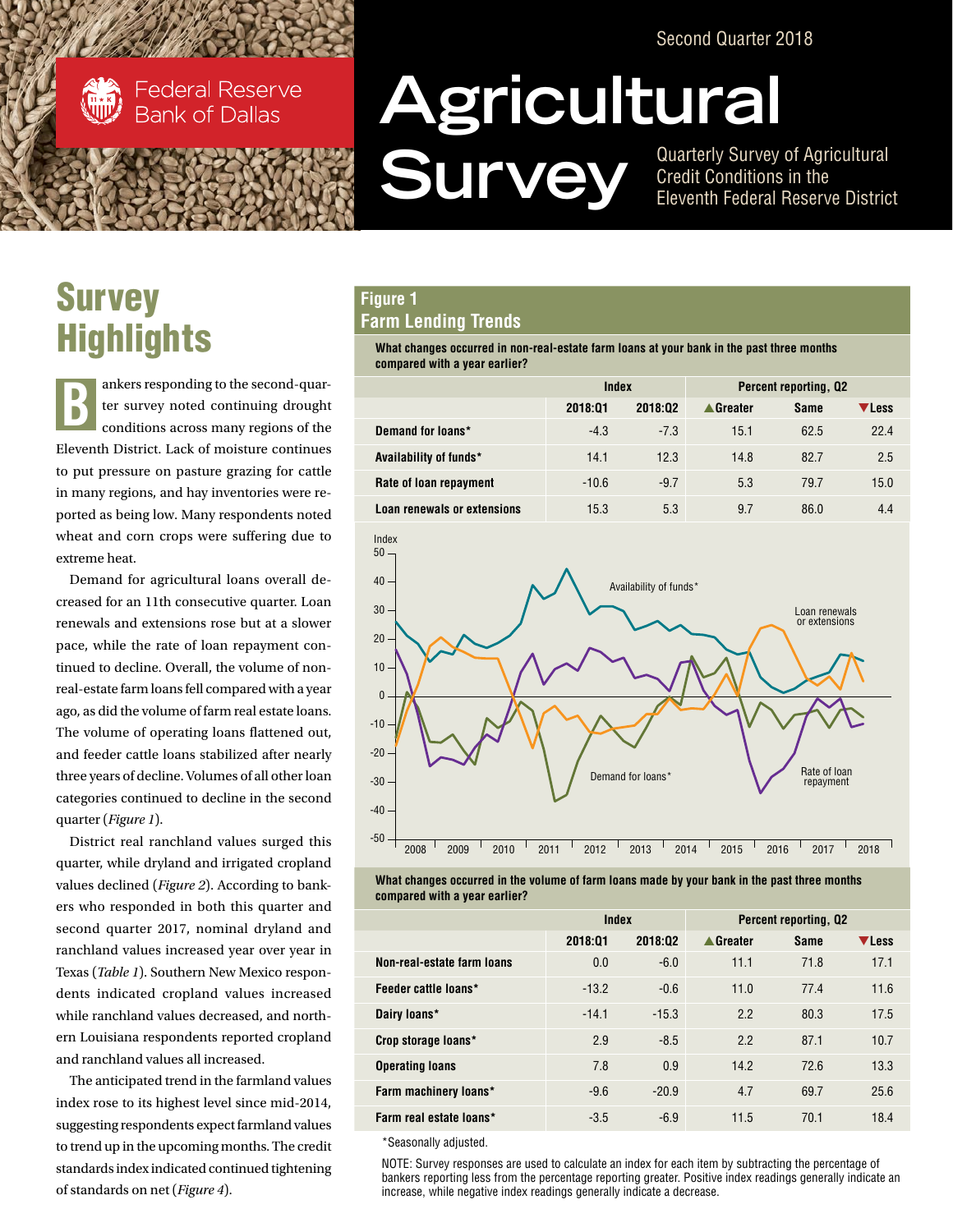# **Quarterly Comments**

# **District bankers were asked for additional comments concerning agricultural land values and credit conditions. These comments have been edited for publication.**

Region 1 • Northern High Plains

<sup>X</sup> Many borrowers' incomes were less than expected as all the 2017 cotton crop has been ginned. Quality issues reduced the price substantially under projections. The area continues to be in extreme drought with little chance of rain.

 $\blacktriangleright$  There are extreme drought and dangerous fire conditions.

#### Region 2 • Southern High Plains

 $\blacktriangleright$  Drought conditions are the major problems in our area. Future prices for our commodities are looking favorable currently if we are able to produce the product. Cattle are having to be supplemented. Hopefully, we will receive needed moisture soon and often.

▶ Land sales have been very limited—mostly on Conservation Reserve Program land purchased for use in irrigated organic peanut production.

 $\blacktriangleright$  In most areas, dryland cotton is nonexistent. With the high temperatures and lack of rain, we are struggling to keep enough moisture to get irrigated cotton up and going. We are anticipating many insurance claims to be filed. Unfortunately, in many cases, insurance does not cover the input costs.

 $\triangleright$  Crop prospects are being challenged by extreme heat and wind and almost no rainfall. Irrigated crops are having difficulties establishing a stand. Rain has fallen in brief, severe downbursts, most of which has run off. Dryland crops will be few and far between. Grazing is almost all depleted, with the decision to cull or to feed looming. Hay supplies are becoming scarce but have been augmented by the baling of wheat. One bright spot has been the big run-up in cotton prices. If these prices hold, those who can stay up with irrigation will be rewarded as will producers who fail their crops for insurance.

#### Region 3 • Northern Low Plains

 $\blacktriangleright$  Drought conditions persist, although rain showers brought temporary relief in some areas. Livestock herds will have to be dramatically reduced, and dry land production crops will be a fraction of typical years. Any producers that are leveraged are likely candidates to not survive.

 $\blacktriangleright$  Drought conditions are threatening the dryland cotton crop and forage crops. Pasture conditions are fair. Supplemental feeding of livestock is taking place on a limited basis, but without rain soon, that will be the norm. Herd reduction has not started, but stocker cattle were sold earlier than normal as the wheat played out early.

Good rains saved cow and calf producers from another selloff. Most stock ponds are now full and grass is growing. Wheat fields are like we summer fallowed them, so we can only hope for good grazing and yields next year as most farmers are getting a head start on field prep.

#### **Region 4 • Southern Low Plains**

 $\blacktriangleright$  Conditions are very dry. Our wheat crop was a total loss. Pastures are in very poor shape. Several operators had to reduce herds to one-half or less. Tanks are very low. Cotton fields are generally very dry. Spotty rains in the eastern portion of the county have improved conditions. Most areas are starting to dry plant.

#### Region 5 • Cross Timbers

 $\blacktriangleright$  Recent dry and hot weather in our area is starting to take a toll on pastures and hay fields. The hay surplus we had a few months ago is mostly gone due to a hard winter. There has not been much change in land values, but a little less seems to be moving. Milk prices are down some, and feed costs are rising for dairymen.

 $\blacktriangleright$  Pastures are extremely dry, and the lack of stock water is fast becoming a problem due to lack of spring rains and recent hot weather.

Property values in our area have seen a substantial rise over the last two years.

#### Region 6 • North Central Texas

 $\blacktriangleright$  Unpredictable weather, weather extremes and poor crop prices continue to plague the local agricultural community.

 $\triangleright$  Our wheat crop was above average, and stocker calf performance was above average. A drought began in late April and has continued, and the corn crop is expected to be well below average. Crop insurance adjusters should arrive

# Regions of the Eleventh Federal Reserve District

**12**

**<sup>4</sup> <sup>5</sup> L O <sup>U</sup> ISIANA NEW MEXICO**

in the next seven to 10 days. We need rain very soon to give cotton crop a reasonable chance.

 $\blacktriangleright$  After the flood in late February, we had an unusually cool and mild April. Now we have gone from virtually no spring-like weather into full-blown summer. I believe there will be a good hay crop this year.

 $\blacktriangleright$  This is the beginning of a dry, hot summer, and crops are beginning to suffer.

#### Region 7 • East Texas

 $\blacktriangleright$  Row crops in the area are in excellent condition, corn and milo crops are being made and cotton is being watered. Early high temperatures and high winds have dried pastures and hay fields earlier than normal. Hay inventories are very low. Ranchers will have to make some critical decisions concerning the size of their herds and hay requirements if conditions persist.

#### Region 8 • Central Texas

 $\triangleright$  Oilfield activity continues, with rigs drilling and leasing going on in some areas. Recent rains were spotty at best. High heat is starting to take its toll on corn and grasses. Cattle remain in fair condition, with prices still holding up across the board. Cow prices remain low as drought conditions in other areas of Texas and the country have caused more cows than normal to come into the sale barns. The two biggest concerns going forward for the next quarter will be rain and making hay.

#### Region 9 • Coastal Texas

 $\blacktriangleright$  Current drought conditions are a major concern for 2018 crop yields.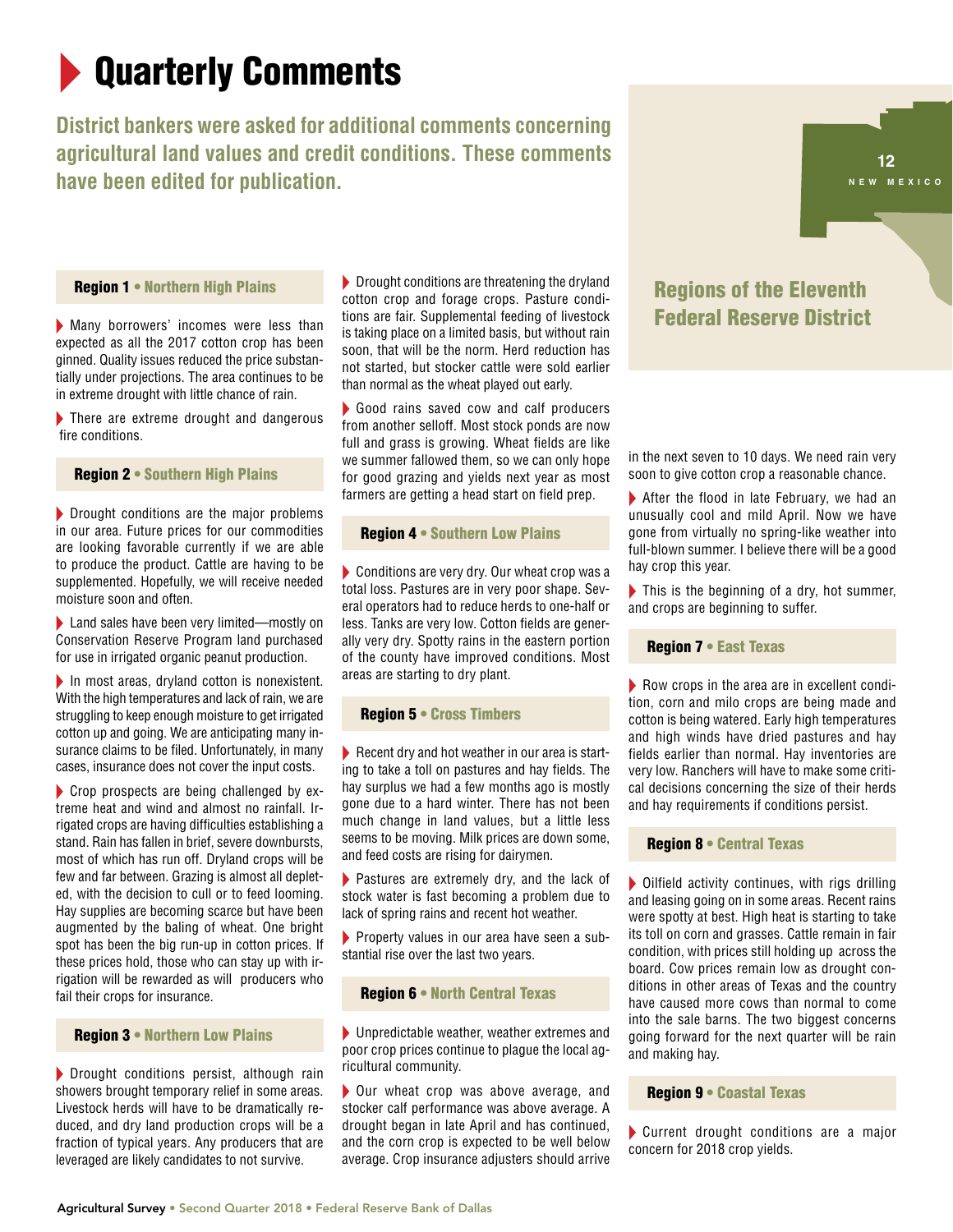

#### Region 11 • Trans-Pecos and Edwards Plateau

 $\blacktriangleright$  Rainfall in the Edwards Plateau has been a mixed bag in the last quarter. Fortunately, livestock prices have remained fairly strong, and the futures market still looks fairly good for producers. Predator control still ranks among the top worries for the sheep and goat producers of our area. Wool and mohair prices are strong at present for those who can keep herds alive, given the difficulty brought about from predators.

 $\blacktriangleright$  Cattle market continues on a downward trend.

 $\blacktriangleright$  Sheep and goat prices continue a cyclical decrease, with cattle prices being lower also, though all are above historic averages. Rainfall has been spotty, but most have at least received some, with some pasture conditions being very good for this time of year. With the higher temperatures, pasture conditions where rainfall has not been received are poor. Predator problems continue to increase, being significant in an ever-growing area.

#### Region 12 • Southern New Mexico

 $\blacktriangleright$  Commodity prices are holding steady. Rainfall is badly needed.

 $\blacktriangleright$  We have had spotty rain over some of the trade area, but overall conditions are still extremely dry. There are still large runs at local livestock auctions as breeders trim herds because of dry range conditions. Wheat harvests will be limited, while corn planting is under irrigated conditions only.

 $\blacktriangleright$  Range conditions remain very dry and, save a quality monsoon season, the late summer and early fall will see producers reducing cattle herd substantially. The forage crop shortfall over the winter has yielded improved prices for wheat, triticale and alfalfa. Dairy continues to struggle with low milk prices, compounded by increasing feed input costs.

|                         |                                        | Banks <sup>1</sup> | Average<br>value <sup>2</sup> | <b>Percent change</b><br>in value from<br>previous year <sup>3</sup> |
|-------------------------|----------------------------------------|--------------------|-------------------------------|----------------------------------------------------------------------|
|                         | <b>Cropland-Dryland</b>                |                    |                               |                                                                      |
|                         | District*                              | 95                 | 1,871                         | 4.0                                                                  |
|                         | Texas*                                 | 80                 | 1,883                         | 4.0                                                                  |
| 1                       | Northern High Plains                   | 9                  | 956                           | 2.5                                                                  |
| $\mathbf{2}$            | Southern High Plains                   | 8                  | 763                           | 8.6                                                                  |
| 3                       | Northern Low Plains*                   | 8                  | 834                           | $-1.6$                                                               |
| 4                       | Southern Low Plains*                   | 6                  | 982                           | 10.1                                                                 |
| 5                       | <b>Cross Timbers</b>                   | 6                  | 1,733                         | 4.5                                                                  |
| 6                       | <b>North Central Texas</b>             | 15                 | 2,870                         | 10.8                                                                 |
| $\overline{\mathbf{z}}$ | East Texas*                            | 6                  | 2,675                         | 2.2                                                                  |
| 8                       | <b>Central Texas</b>                   | 10                 | 3,757                         | $-2.3$                                                               |
| 9                       | <b>Coastal Texas</b>                   | 3                  | 1,867                         | 0.0                                                                  |
| 10                      | South Texas                            | 4                  | 2,250                         | $-2.3$                                                               |
| 11                      | Trans-Pecos and Edwards Plateau        | 5                  | 2,740                         | 10.6                                                                 |
| 12                      | Southern New Mexico                    | 5                  | 450                           | 6.7                                                                  |
| 13                      | Northern Louisiana                     | 10                 | 2,845                         | 4.2                                                                  |
|                         | <b>Cropland-Irrigated</b>              |                    |                               |                                                                      |
|                         | District*                              | 73                 | 2,497                         | 0.3                                                                  |
|                         | Texas*                                 | 56                 | 2,252                         | $-2.3$                                                               |
| 1                       | Northern High Plains                   | 9                  | 2,119                         | $-0.4$                                                               |
| 2                       | Southern High Plains                   | 9                  | 1,634                         | $-0.9$                                                               |
| 3                       | Northern Low Plains*                   | 5                  | 2,149                         | 5.8                                                                  |
| 4                       | <b>Southern Low Plains</b>             | 4                  | 1,300                         | 0.0                                                                  |
| 5                       | <b>Cross Timbers</b>                   | 3                  | 2,950                         | 0.0                                                                  |
| 6                       | <b>North Central Texas</b>             | 5                  | 2,910                         | 4.8                                                                  |
| 7                       | East Texas                             | 4                  | 2,688                         | $-60.0$                                                              |
| 8                       | <b>Central Texas</b>                   | 7                  | 4,131                         | $-16.3$                                                              |
| 9                       | <b>Coastal Texas</b>                   | n.a.               | n.a.                          | n.a.                                                                 |
| 10                      | South Texas                            | 4                  | 3,375                         | 9.7                                                                  |
| 11                      | Trans-Pecos and Edwards Plateau        | 4                  | 3,713                         | 7.6                                                                  |
| 12                      | <b>Southern New Mexico</b>             | 7                  | 3,300                         | 1.9                                                                  |
| 13                      | Northern Louisiana                     | 10                 | 4,120                         | 15.0                                                                 |
|                         | <b>Ranchland</b>                       |                    |                               |                                                                      |
|                         | District*                              | 101                | 1,914                         | 7.5                                                                  |
|                         | Texas*                                 | 86                 | 2,280                         | 8.0                                                                  |
| 1                       | Northern High Plains                   | 8                  | 694                           | $-7.5$                                                               |
| $\mathbf{2}$            | Southern High Plains                   | 6                  | 850                           | 30.0                                                                 |
| 3                       | Northern Low Plains                    | $\overline{7}$     | 893                           | 0.0                                                                  |
| 4                       | Southern Low Plains*                   | $\overline{7}$     | 1,191                         | $-12.1$                                                              |
| 5                       | <b>Cross Timbers</b>                   | $\overline{7}$     | 1,907                         | 3.3                                                                  |
| 6                       | <b>North Central Texas</b>             | 15                 | 3,000                         | 7.8                                                                  |
| 7                       | East Texas                             | 8                  | 2,913                         | 2.1                                                                  |
| 8                       | <b>Central Texas</b>                   | 11                 | 5,909                         | 18.5                                                                 |
| 9                       | <b>Coastal Texas</b>                   | 3                  | 1,833                         | 0.0                                                                  |
| 10                      | South Texas                            | 4                  | 2,550                         | 6.8                                                                  |
| 11                      | <b>Trans-Pecos and Edwards Plateau</b> | 10                 | 2,205                         | 9.1                                                                  |
| 12                      | <b>Southern New Mexico</b>             | $\overline{7}$     | 329                           | $-4.1$                                                               |
| 13                      | Northern Louisiana                     | 8                  | 2,169                         | 2.3                                                                  |

\*Seasonally adjusted.

1 Number of banks reporting land values.

2 Prices are dollars per acre, not adjusted for inflation.

 $\,^3$  Not adjusted for inflation and calculated using responses only from those banks reporting in both the past and current quarter.

n.a.—Not published due to insufficient responses but included in totals for Texas and district.

## **Table 1 Rural Real Estate Values—Second Quarter 2018**